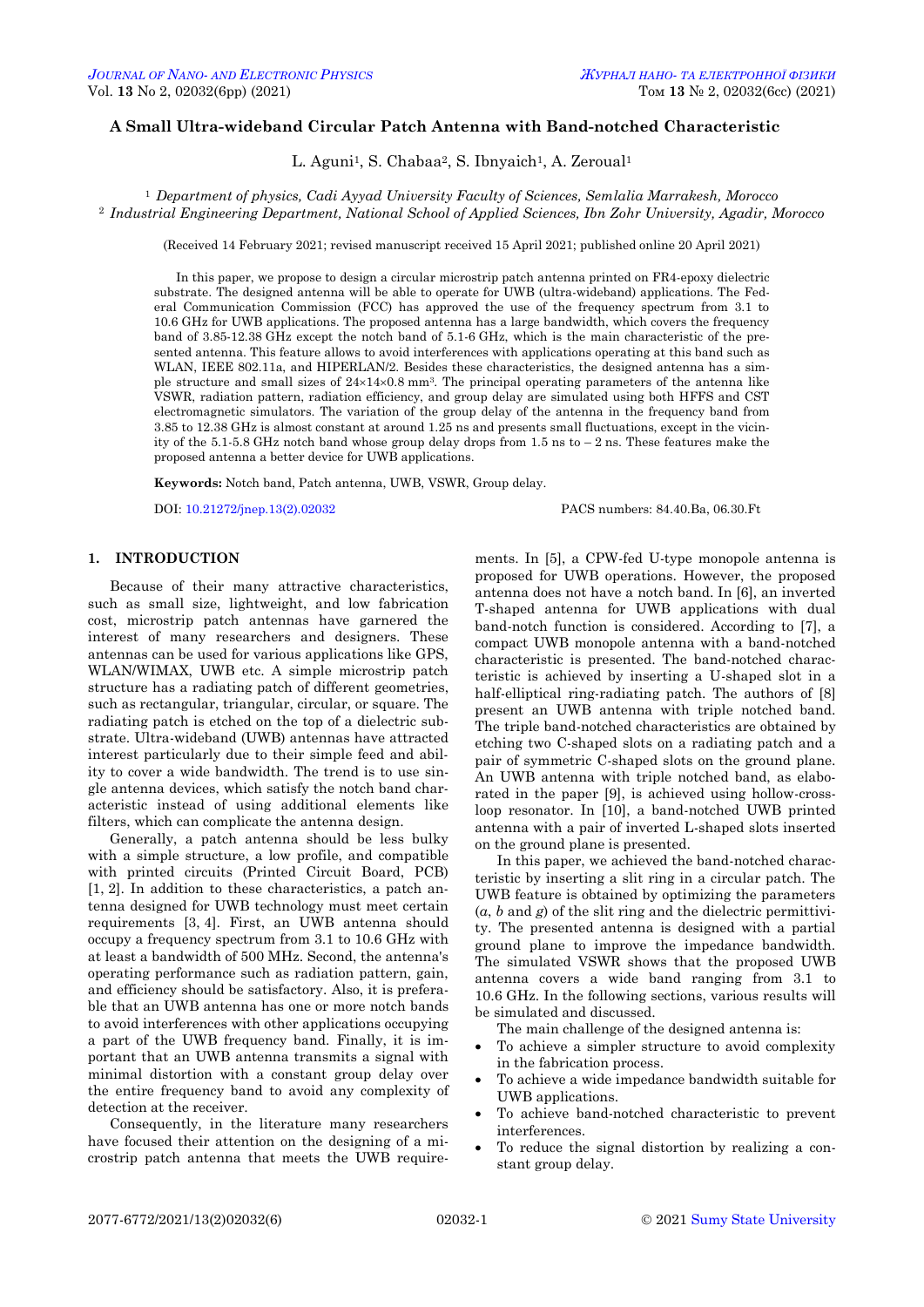### **2. DESIGNED ANTENNA AND THEORETICAL FORMULA**

The proposed antenna consists of a circular patch, a ground plane, a feed line, and a dielectric substrate. In the circular patch, we inserted a slit ring characterized by the dimensions: inner radius *a*, outer radius *b*, and gap *g*. The partial ground plane has a length *l<sup>g</sup>* and a width  $\omega_{\rm g}$ . A 50-ohm feed line of length  $l_f$  and width  $\omega_f$ was used as a transmission line to excite the patch antenna by RF energy. The patch, the ground plane, and the feed line consist of copper with a thickness  $t = 0.035$  mm as the main material. The dielectric substrate is FR4-epoxy with dielectric permittivity  $\varepsilon_r = 4.3$ , loss tangent tan $\delta = 0.025$ , length  $L = 24$  mm, width  $W = 14$  mm, and height  $h = 0.8$  mm. The geometry of the proposed antenna is depicted in Fig. 1.



**Fig. 1** – Proposed UWB antenna

The antenna feed impedance is chosen to be 50 ohm. Theoretically, to obtain a good impedance adaptation,

the width of the feed line 
$$
w_f
$$
 is calculated by [11]:  
\n
$$
w_f = \frac{h}{\pi} \left[ A - 1 - \ln(2A - 1) + \frac{\varepsilon_{eff} - 1}{2\varepsilon_{eff}} \left[ \ln(A - 1) + 0.39 - \frac{0.61}{\varepsilon_{eff}} \right] \right],
$$
\n
$$
w_f = \frac{h}{\pi} \left[ A - 1 - \ln(2A - 1) + \frac{\varepsilon_{eff} - 1}{2\varepsilon_{eff}} \left[ \ln(A - 1) + 0.39 - \frac{0.61}{\varepsilon_{eff}} \right] \right],
$$
\n(1)

where  $\varepsilon_{\text{eff}} = \frac{\varepsilon_r + 1}{2}$ , 0 377  $A = \frac{377\pi}{2Z_0\sqrt{\varepsilon_{\text{eff}}}}$ π  $=\frac{8\pi R}{2Z_0\sqrt{\varepsilon_s}}$  and  $Z_0 = 50 \Omega$ .

We can also calculate the band-notched frequency generated by the slit ring inserted in the circular patch according to the following formula [12, 13]:

$$
f_{NB} = \frac{c}{2L_{NB}\sqrt{\varepsilon_{eff}}},\tag{2}
$$

where *c* is the speed of light  $(c = 3 \times 10^8 \text{ m/s})$  and  $L_{NB}$  is the length of the slit ring printed on the circular patch

$$
L_{NB} = 2\pi a + 2(b - a) - g,\t\t(3)
$$

while  $\varepsilon_{eff}$  is the effective dielectric substrate,  $\varepsilon_{\text{eff}} = \frac{\varepsilon_r + 1}{2}.$ 

#### **3. PARAMETRIC STUDY**

We can conclude from the formulas cited above (expressions (2) and (3)), that the notch frequency depends

mainly on the dimensions of the slit ring, namely *a*, *b*, and  $g$  and the dielectric permittivity  $\varepsilon_r$ . In order to observe the effect of these parameters on the notch frequency, we performed a parametric study by varying the parameters  $(a, b, g, \text{ and } \varepsilon)$  and observing the VSWR vs frequency response (Fig. 2). We can notice from Fig. 2a that with an increase in the inner radius of the slit ring *a* from 1.41 to 3.81 mm, the central frequency slowly disappears and shifts to lower frequencies. At the same time, by increasing the outer radius of the slit ring (parameter *b*), as depicted in Fig. 2b, the notch frequency shifts to lower frequencies, whereas the VSWR increases.

The VSWR and the band-notched frequency are also affected by the variation of the gap *g*. By changing the gap *g* from 1.42 mm to 3.82 mm, the central frequency moves slightly to higher frequencies as illustrated in Fig. 2c. The other parameter which affects the VSWR is the electrical parameter  $\varepsilon_r$ . For this reason, we took three different dielectric substrates, namely Arlon Di-Clad 880 (tm), FR4-epoxy and Taconic RF-60 (tm), which have 2.2, 4.3, and 6.15 as a dielectric permittivity respectively. As given in Fig. 2d, the notch band frequency takes three different values 4.8, 5.5 and 6.5 GHz.

By exploiting these results, we can notice that the modification of the parameters  $a$ ,  $b$ ,  $g$ , and  $\varepsilon_r$  directly affects the VSWR and the notch band frequency. The appropriate values used during the process of designing the antenna are 3.01, 3.98, 3.02 and 4.3 mm for *a*, *b*, *g*, and  $\varepsilon_r$ , respectively.

### **4. RESULTS AND DISCUSSION**

The VSWR result for the proposed antenna and the basic antenna, which consists of a circular patch without a slit ring, is plotted using the HFSS simulator. From the VSWR graph illustrated in Fig. 3, we notice that the proposed antenna has a  $VSWR \leq 2$  in the band ranging from 3.85 to 12.38 GHz, except the band of 5.1- 6 GHz, where  $VSWR > 2$ , which is the condition for obtaining the band rejection and therefore preventing interferences with other applications such as WLAN, IEEE 802.11a, and HIPERLAN/2, while the basic antenna does not expose any notch band.

The far-field radiation pattern of the proposed antenna is also studied at different frequencies, whether in the elevation plane *xoz* (*E*-plane) or the azimuthal plane *xoy* (*H*-plane). For this purpose, we plotted the coand cross-polarization radiation patterns at 3.5, 5.5 and 10 GHz frequencies as shown in Fig. 4. In the elevation plane, we notice that the antenna presents a bidirectional radiation diagram for all operating frequencies, while we obtain omnidirectional radiation in the azimuthal plane. We can also observe that the microstrip patch presents minimal cross-polarized radiation.

The radiation efficiency of an antenna is a ratio between the power delivered to the antenna and the power radiated by the antenna. The efficiency cannot be practically 100 %, as it is affected by losses in the structure of the antenna itself such as conductive losses, dielectric losses, and reflections due to the mismatch between the antenna and the feed line. For this reason, we determine the total efficiency which takes into account all these losses. We note that, as depicted in Fig. 5,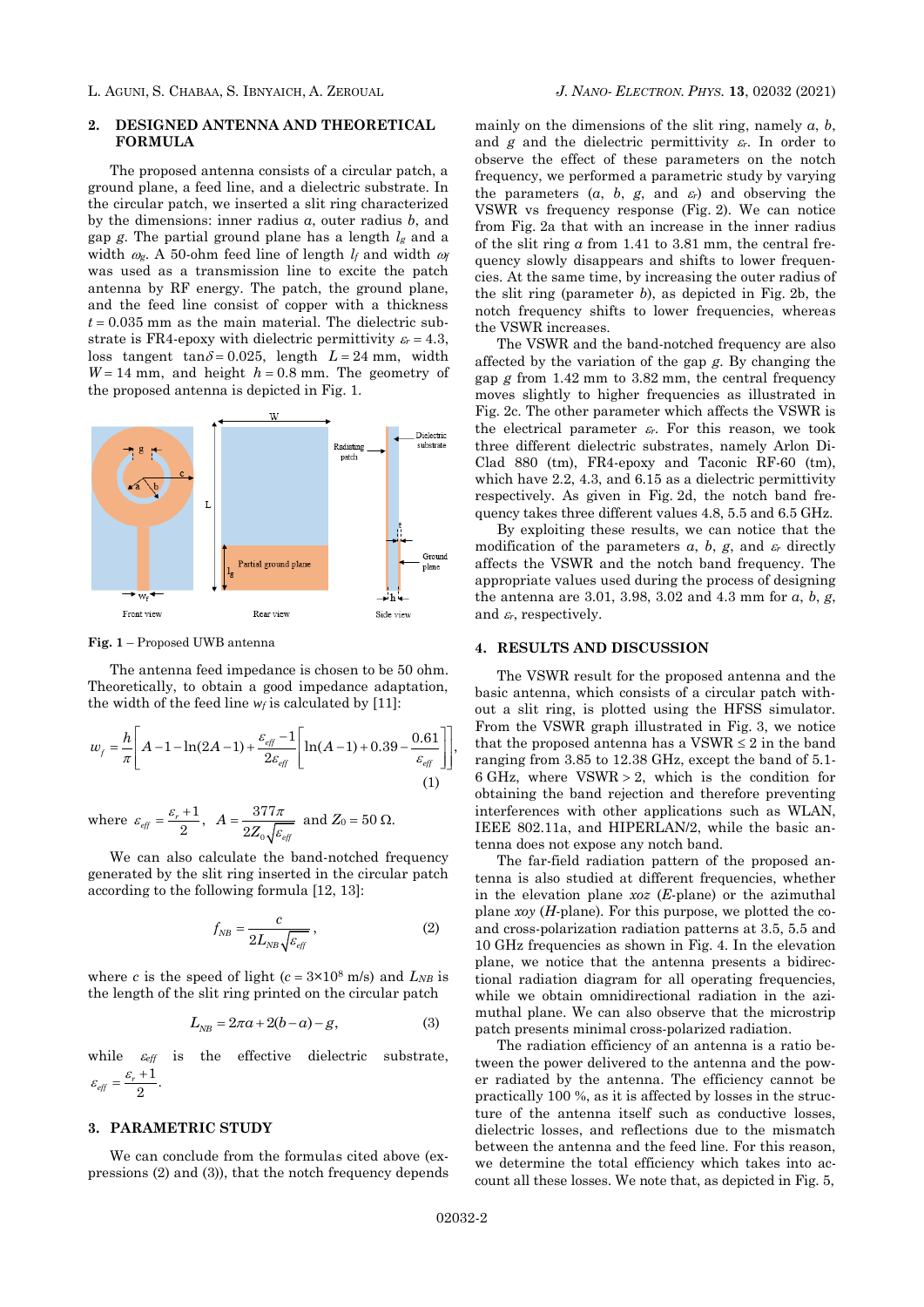A SMALL ULTRA-WIDEBAND CIRCULAR PATCH ANTENNA … *J. NANO- ELECTRON. PHYS.* **[13](#page-0-2)**, [02032](#page-0-2) [\(2021\)](#page-0-2)



**Fig.** 2 – Parametric study: (a) parameter *a*, (b) parameter *b*, (c) parameter *g*, (d) parameter  $\varepsilon_r$ 



**Fig. 3** – VSWR vs frequency of the proposed antenna

the UWB antenna designed has a total efficiency of around 70 % over the entire frequency band except the notch band. A maximum total efficiency of around 85 % is reached at a frequency of 4.6 GHz.

UWB communication systems require a smaller antenna with constant group delay [14]. This parameter is one of the important characteristics of the UWB antenna, which indicates the pulse distortion. Constant group delay is desirable, because it indicates how the UWB pulse will be transmitted and how it can be distorted or dispersed. Fig. 6 illustrates the group delay of the proposed UWB antenna. The variation of the group delay of the antenna on the frequency band from 3.85 to 12.38 GHz is around 1.25 ns and presents small fluctuations, except in the vicinity of the 5.1-5.8 GHz notch band, whose group delay drops from 1.5 ns to  $-2$  ns. The results of Fig. 6 indicate that in the UWB band, except the notch band, the characteristics of the group delay are almost constant at around 1.25 ns either in the face-to-face configuration (Fig. 6a) or in the side-by-side configuration (Fig. 6b).

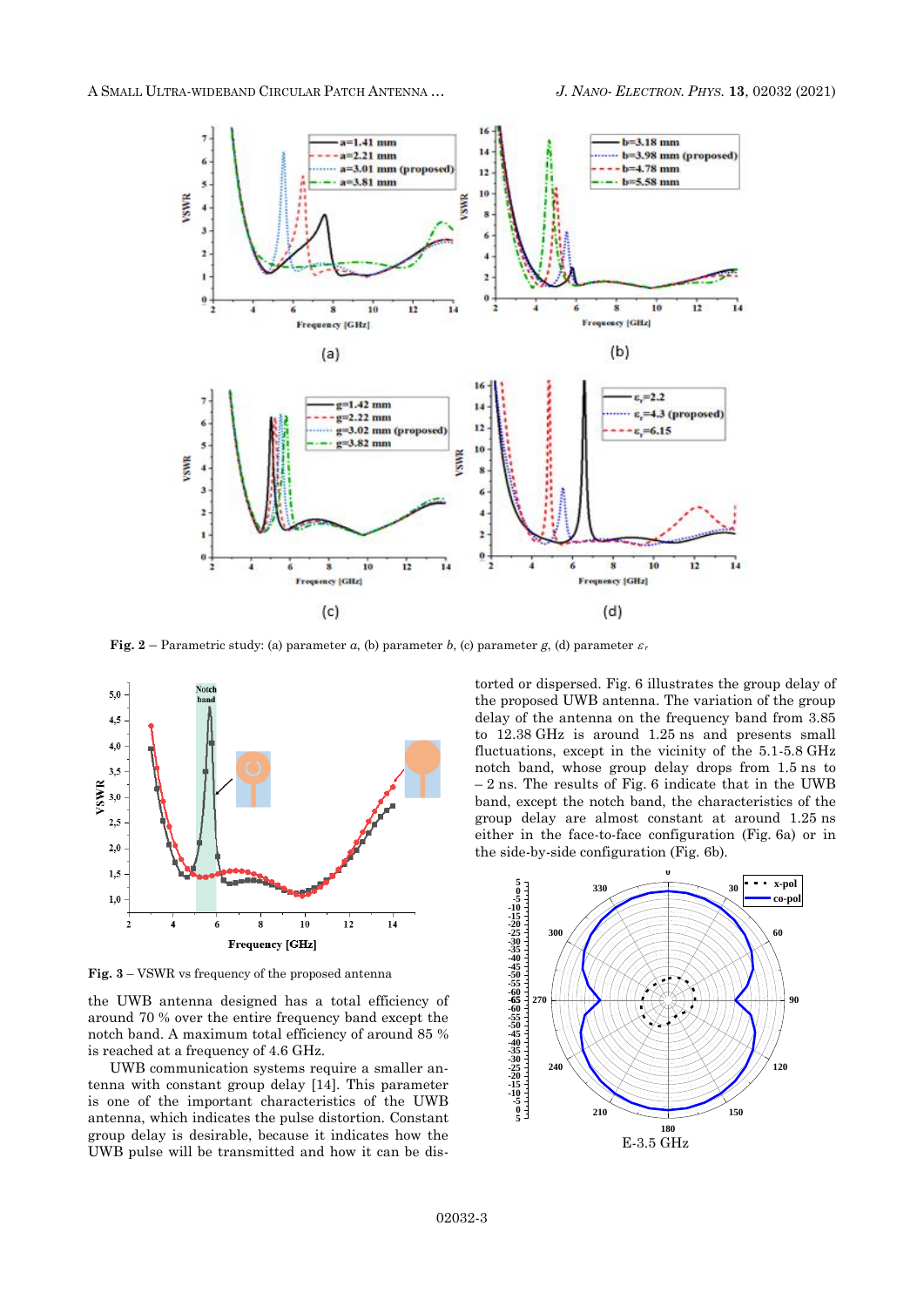











**Fig. 4** – Simulated co- and cross-polarization radiation patterns at different frequencies



**Fig. 5** – Simulated radiation efficiency of the proposed antenna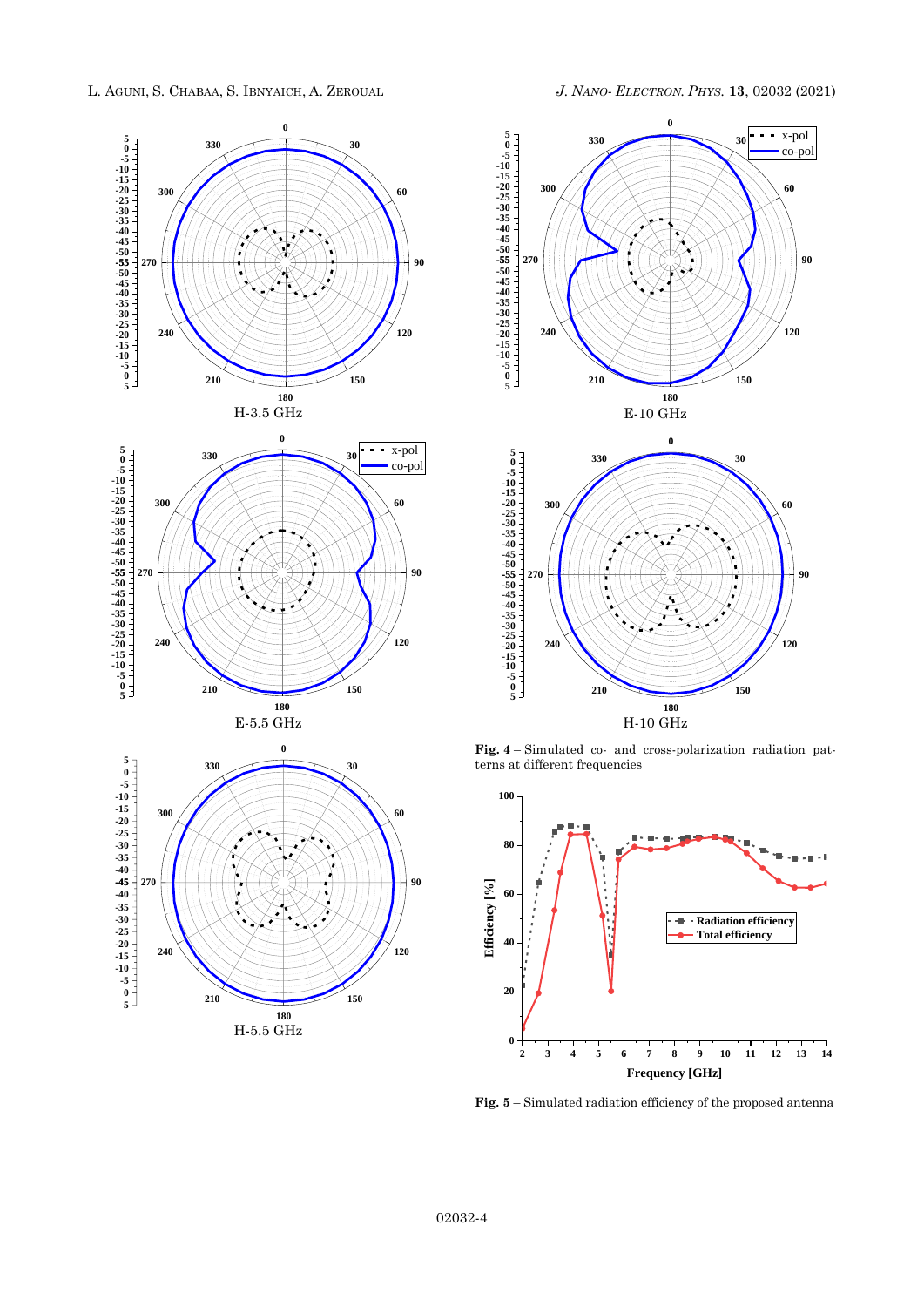

**Fig. 6** – Simulated group delay of the proposed antenna: (a) face-to-face configuration, (b) side-by-side configuration

In order to confirm the nature of the distortion of the input signal, the time domain of the proposed antenna is also determined and plotted in Fig. 7. Two configurations were taken into account, namely sideby-side configuration and face-to-face configuration. In these configurations, one antenna is used as a transmitting antenna, whereas the other is used as a receiving antenna. The distance between the two antennas is fixed at 30 cm to ensure that the antennas are in the far-field region of each other. By exploiting the normalized amplitude of the transmitted and received pulses in time domain, we conclude that the excitation signal presents low distortion in both configurations.

The input impedance simulation is illustrated in Fig. 8. In the operating band from 3.85 to 12.38 GHz, the real part of the input impedance varies between 45 and 79 Ohm. An impedance mismatch between the feed line and the antenna is observed in the notch band. According to the imaginary part of the input impedance, we observe that the behavior of the proposed antenna is inductive (positive polarity), while for other





**Fig. 7** – Normalized amplitude of transmitted and received pulses in time domain for the proposed antenna



**Fig. 8** – Simulated input impedance of the proposed antenna

frequencies it is capacitive (negative polarity).

A comparative study has been conducted between the proposed antenna and the antennas cited in literature as mentioned in Table 1. The comparative result reveals that the proposed patch antenna with a small structure and a partial ground plane is a better device for UWB applications.

**Table 1** – Comparative study

| Reference | Antenna size<br>[mm3] | Frequency<br>range [GHz] | Notch band<br>[GHz]        |
|-----------|-----------------------|--------------------------|----------------------------|
| [15]      | 12.72×17.22×2         | $3.1 - 10.6$             |                            |
| [16]      | $30\times30\times1.6$ | 2.94-12                  | 3.3-3.6 and<br>5.7-6.2     |
| $[17]$    | 26×27×1.6             | 2.19-13.95               | 4.67-6.21                  |
| [18]      | $30\times30\times1$   | $2 - 15$                 | 2.5, 3.5 and<br>5.5        |
| $[19]$    | $33\times32\times1.5$ | $2 - 11$                 | 3.3-3.8 and<br>$5.2 - 5.7$ |
| [20]      | $42\times53\times1$   | $3.1 - 10.6$             | $3.5 - 5.5$                |
| [21]      | $30\times30\times1.6$ | 2.45-12.0                | $5.12-6$ and<br>7.13-7.63  |
| Proposed  | $24\times14\times0.8$ | 3.85 12.38               | $5.1 - 6$                  |